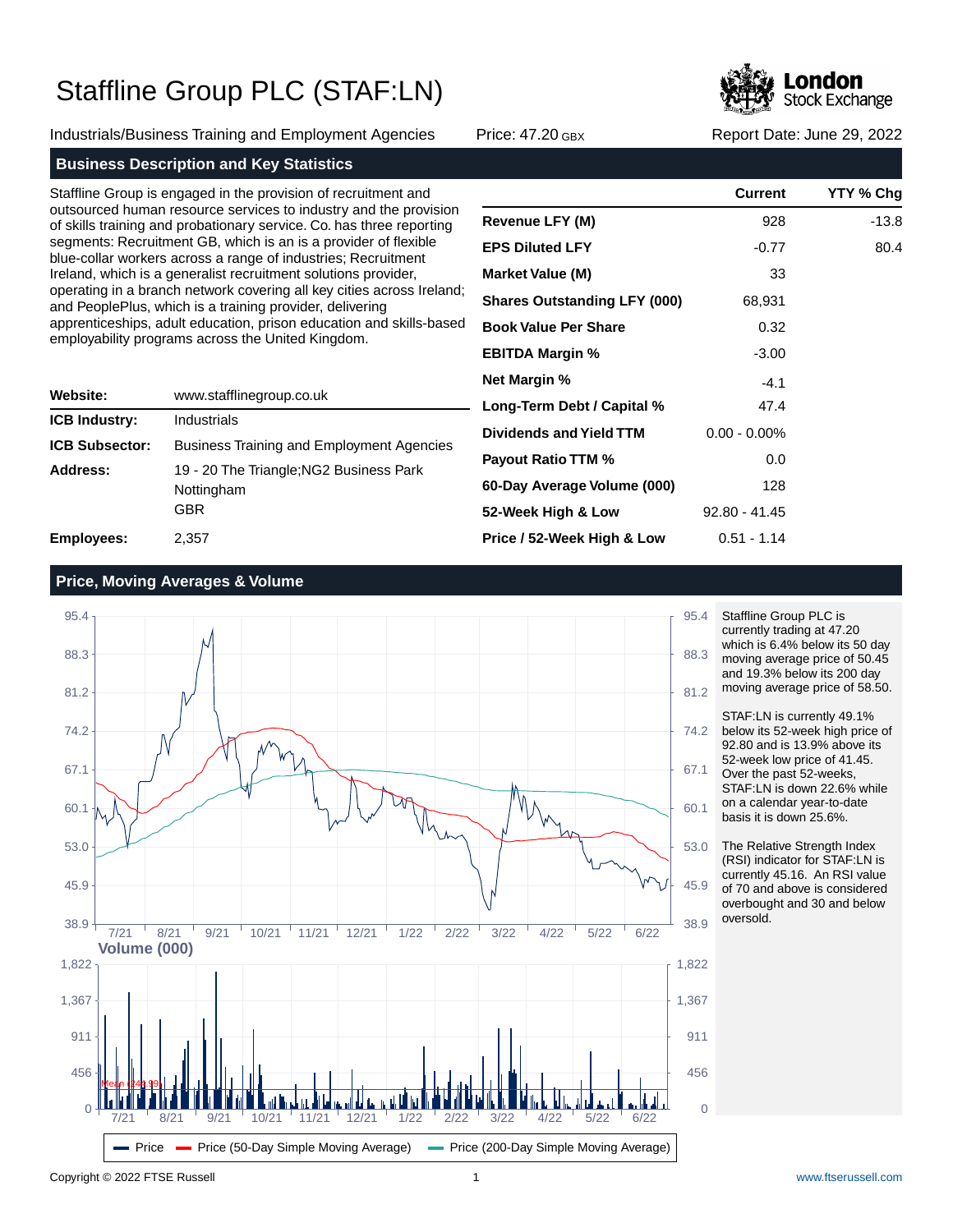Industrials/Business Training and Employment Agencies Price: 47.20 GBX Report Date: June 29, 2022

**Stock Exchange** 

### **Price Performance, Technical Indicators & Risk Metrics**

| <b>Price Performance</b> | % Change | <b>Difference</b><br><b>vs FTSE 350</b> | <b>Technical Indicators</b>          |         |
|--------------------------|----------|-----------------------------------------|--------------------------------------|---------|
| 1-Day $%$                | 0.43     | 0.80                                    | 50-Day Average Price                 | 50.45   |
| 1-Week %                 | 1.51     | $-1.28$                                 | Price / 50-Day Average               | 0.94    |
| 4-Week %                 | $-3.67$  | 0.67                                    | 200-Day Average Price                | 58.50   |
| 52-Week %                | $-22.62$ | $-21.86$                                | Price / 200-Day Average              | 0.81    |
| Quarter-to-Date %        | $-21.59$ | $-17.72$                                | <b>RSI - Relative Strength Index</b> | 45.16   |
| Year-to-Date %           | $-25.55$ | $-21.42$                                | <b>Risk Metrics</b>                  |         |
| Last Month %             | $-12.19$ | $-12.68$                                | <b>Price Volatility</b>              | 1.25    |
| <b>Last Quarter %</b>    | $-5.05$  | -4.78                                   | <b>Sharpe Ratio</b>                  | $-0.09$ |
| Last Calendar Year %     | 43.03    | 28.67                                   | <b>Sortino Ratio</b>                 | $-0.14$ |

### **5-Year Price Performance vs. FTSE 350**



Over the past five years, Staffline Group PLC's stock price is down 96.3% which is 95.8% below the FTSE 350 Index performance of -0.5% over the same period. Staffline Group PLC's cumulative annualized growth rate (CAGR) over the five year period has been -48.4% while that of the FTSE 350 Index has been -0.1%.

Over the past year, Staffline Group PLC's stock price performance of -22.6% has underperformed that of the FTSE 350 Index by 21.9%. On a year-to-date basis, Staffline Group PLC's stock price performance of -25.5% has underperformed the FTSE 350 Index by 21.4%.

Over the past week, Staffline Group PLC's stock price performance of 1.5% has underperformed that of the FTSE 350 Index by 1.3%.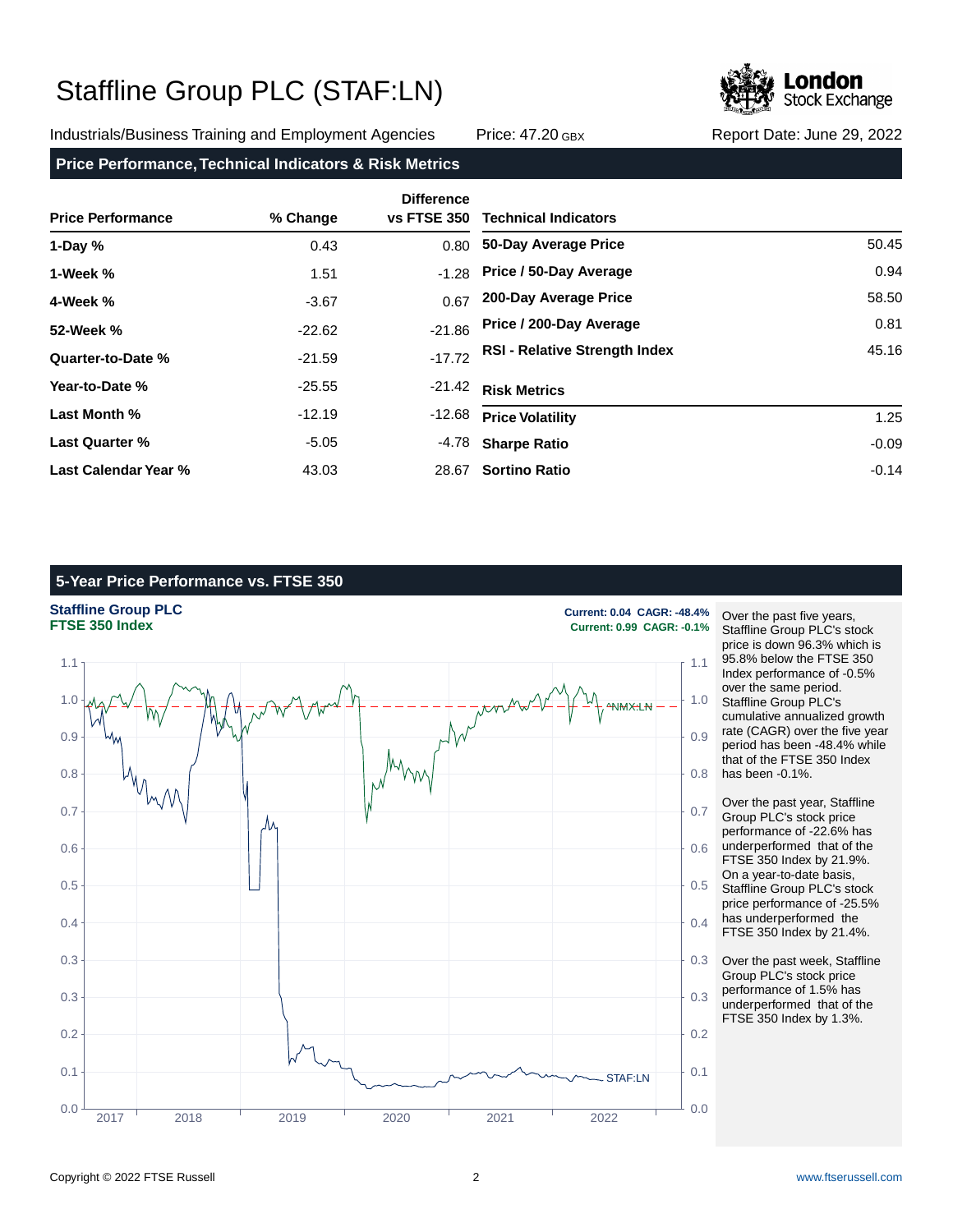Industrials/Business Training and Employment Agencies Price: 47.20 GBX Report Date: June 29, 2022

Mean (-20.94)



**Growth and Profitability Metrics**

| <b>Historical Growth</b>      | 3-Year   | 5-Year   | 10-Year | Profitability              | <b>Current</b> | 5-Year<br>Average | 10-Year<br>Average |
|-------------------------------|----------|----------|---------|----------------------------|----------------|-------------------|--------------------|
| Revenues %                    | $-1.1$   | 5.7      |         | Gross Margin %             | 8.0            | 10.0              | 11.1               |
| <b>Revenues Per Share %</b>   | $-20.7$  | $-8.5$   |         | <b>EBITDA Margin %</b>     | $-3.0$         | 0.6               | 2.1                |
| <b>EBITDA %</b>               | $-100.0$ | $-100.0$ |         | <b>Pre-Tax Margin %</b>    | $-5.6$         | $-1.6$            | 0.3                |
| <b>EPS Diluted %</b>          | $-100.0$ | $-100.0$ |         | <b>Net Margin %</b>        | $-4.1$         | $-1.0$            | 0.7                |
| Free Cash Flow %              | $-6.4$   | 40.7     |         | <b>Return on Equity %</b>  | $-85.5$        | $-17.7$           | 4.4                |
| <b>Cash from Operations %</b> | 16.1     | 47.3     |         | <b>Return on Capital %</b> | $-31.5$        | $-6.5$            | 5.3                |
| <b>Book Value %</b>           | $-54.6$  | $-34.3$  |         | Return on Assets %         | $-13.3$        | $-3.0$            | 2.6                |



Current: -85.50 Median: -17.00 High: 25.10 Low: -85.50 CAGR: -44.7%  $-91.0$   $-91.0$   $-91.0$   $-91.0$  $-50.5$   $+50.5$  $-9.9$  -Mean (-20.94)  $-9.9$  $30.6$   $\overline{\phantom{0}}$   $30.6$ 2017 2018 2019 2020 2021 2022 respectively.

Staffline Group PLC's cumulative annualized revenue growth rate over the charted period is -1.1%. This compares to cumulatative annualized growth of -1.1% over the past 3 years.

Staffline Group PLC's cumulative annualized EPS growth rate over the charted period is -0.3%. This compares to cumulatative annualized growth of -100.0% over the past 3 years.

Staffline Group PLC's net profit margin of -4.1% is 3.0% below the period's mean net margin of -1.2%. During the charted period, the observed net profit margin high and low were 2.1% and -4.1% respectively.

Staffline Group PLC's return on equity of -85.5% is 64.6% below the period's mean return on equity of -20.9%. During the charted period, the observed ROE high and low were 25.1% and -85.5%

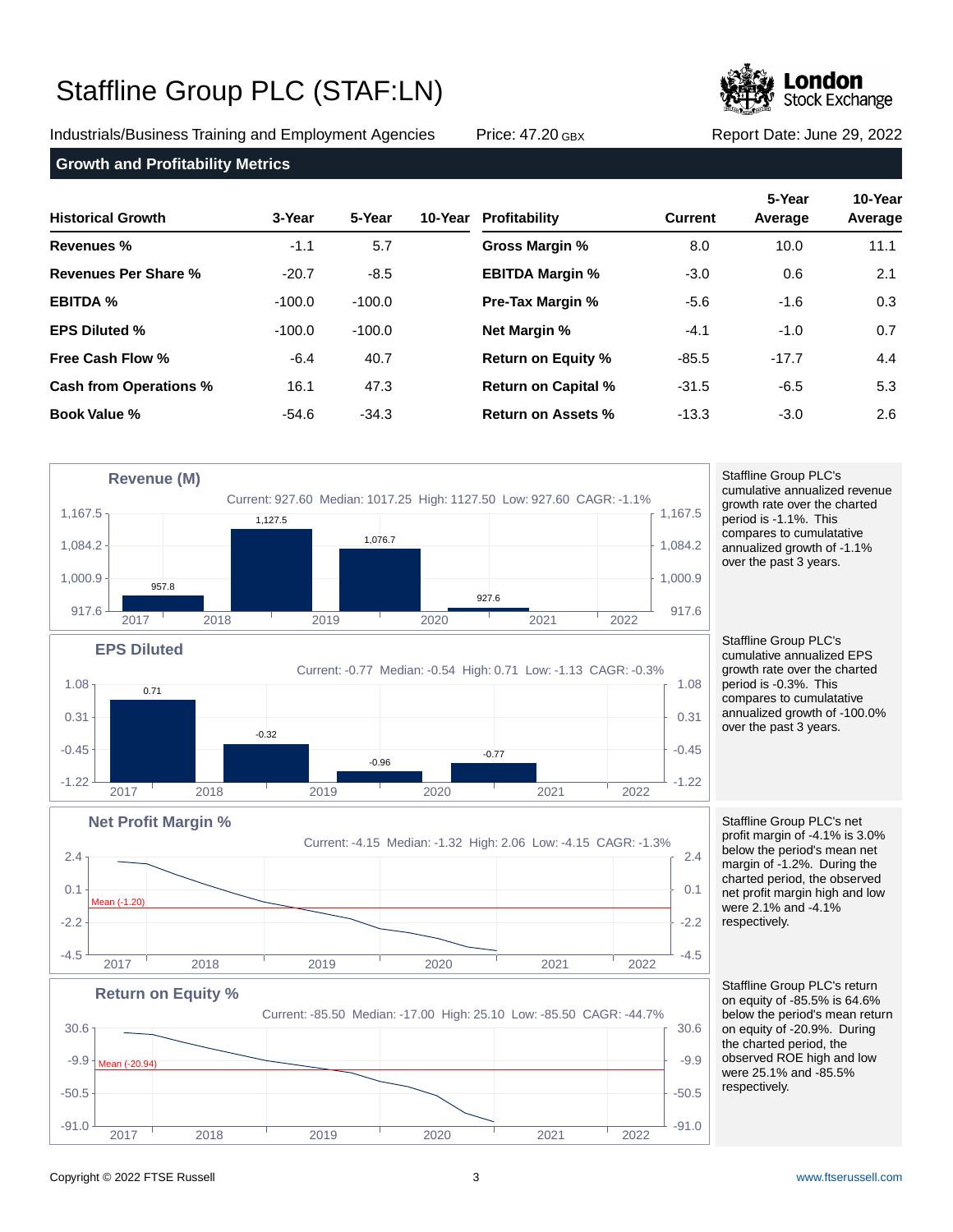Industrials/Business Training and Employment Agencies Price: 47.20 GBX Report Date: June 29, 2022

99.9

0.0

99.9

1.5

**Valuation Metrics**

**Price / Operating Cash Flow**

**Price / EPS TTM**

**Price / Book Value**

**Price / Sales**

| 50.0 |  |
|------|--|

0.00

-100.00 100.00



**5-Year 10-Year**

26.4 0.3 **Earnings Yield %**

**Dividend Yield %** 14.7

**Free Cash Flow Yield %**

**Enterprise Value / EBITDA** 3.1

**Current Median Median**

99.0 0.1

99.9

2.0

**Stock Exchange** 

**Current Median Median**

-20.27 14.83

> 0.87 50.0

**5-Year 10-Year**

4.35 9.72 1.43 17.3

Copyright © 2022 FTSE Russell 4 [www.ftserussell.com](http://www.ftserussell.com)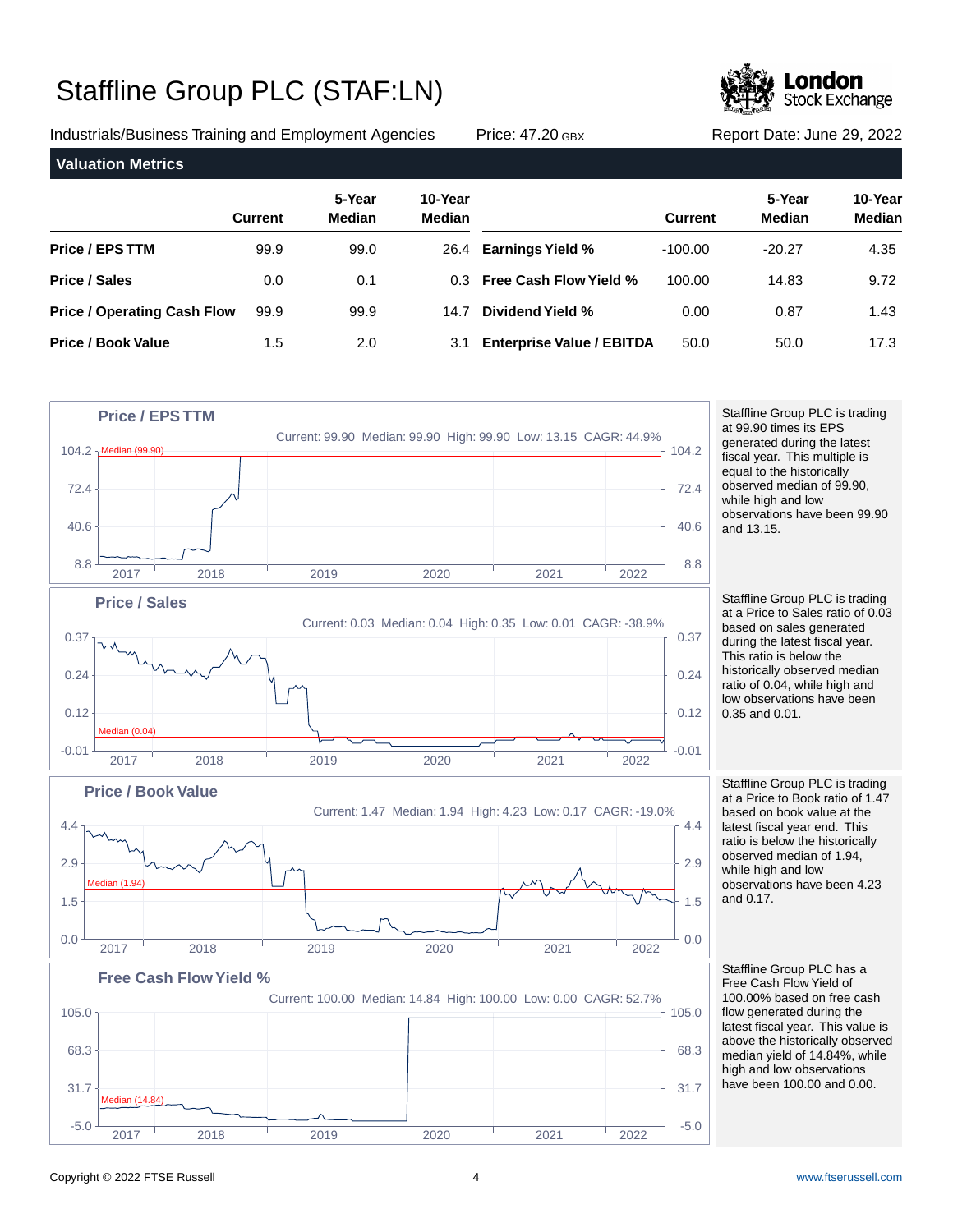Industrials/Business Training and Employment Agencies Price: 47.20 GBX Report Date: June 29, 2022

**Stock Exchange** 

| Dividends Data |                         |                    |                           |                 |                      |          |
|----------------|-------------------------|--------------------|---------------------------|-----------------|----------------------|----------|
|                | Dividends Per Share TTM | 0.00               | <b>Payout Ratio TTM %</b> | $0.00\%$        | Dividend Yield TTM % | $0.00\%$ |
| Rate           | <b>Ex Date</b>          | <b>Record Date</b> | <b>Payment Date</b>       | <b>Currency</b> | <b>Note</b>          |          |
| 0.113          | 11-10-2018              | 12-10-2018         | 13-11-2018                | <b>GBP</b>      | <b>INTERIM GROSS</b> |          |
| 0.157          | 31-05-2018              | 01-06-2018         | 03-07-2018                | <b>GBP</b>      | <b>FINAL GROSS</b>   |          |
| 0.110          | 12-10-2017              | 13-10-2017         | 14-11-2017                | <b>GBP</b>      | <b>INTERIM GROSS</b> |          |
| 0.153          | 01-06-2017              | 02-06-2017         | 04-07-2017                | <b>GBP</b>      | <b>FINAL GROSS</b>   |          |
| 0.105          | 13-10-2016              | 14-10-2016         | 15-11-2016                | <b>GBP</b>      | <b>INTERIM</b>       |          |

### **Dividend Growth and Yield**

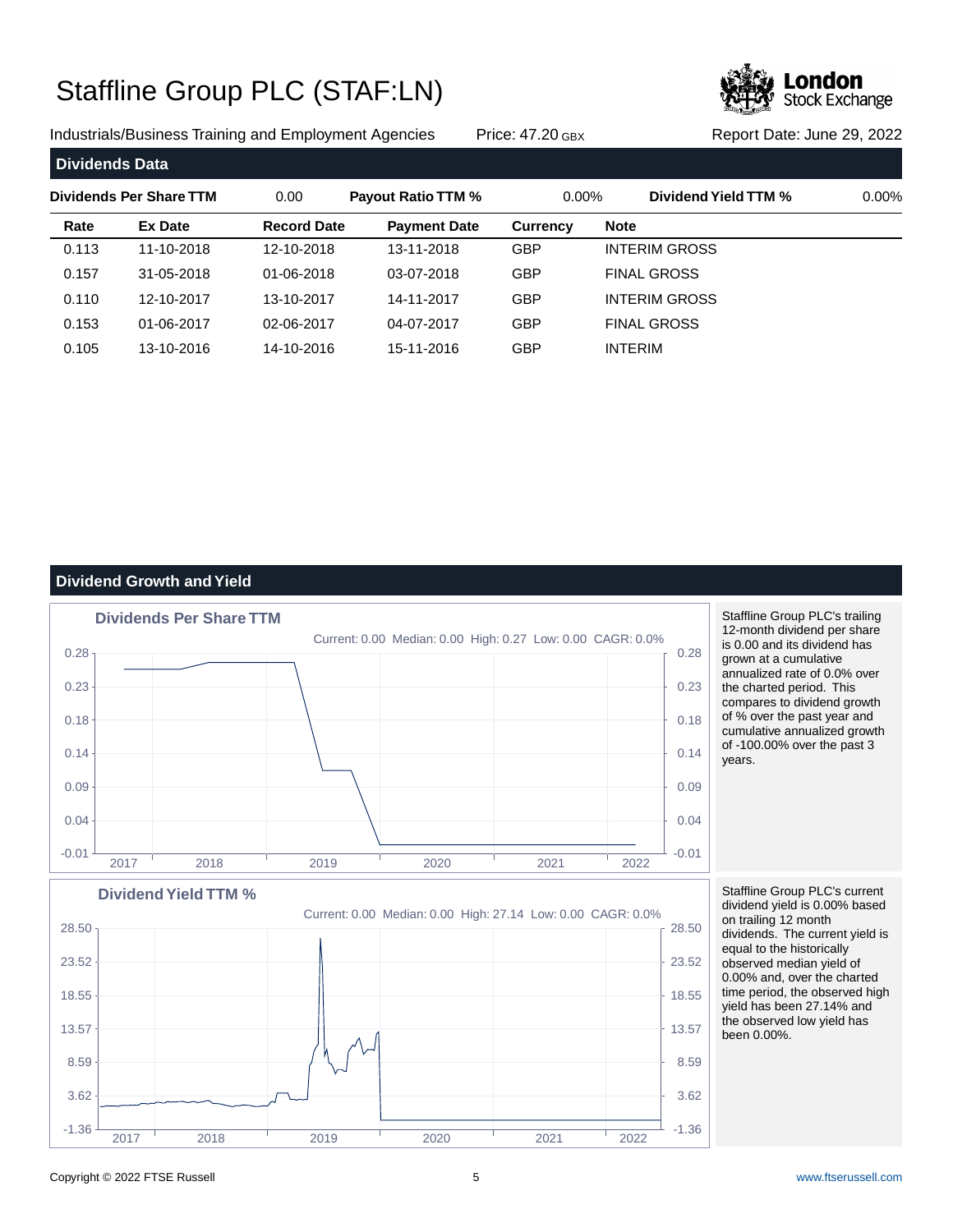Industrials/Business Training and Employment Agencies Price: 47.20 GBX Report Date: June 29, 2022

**Stock Exchange** 

114.2

114.2













### **Price / EPS TTM Price / Book Value**



### **EPS 5-Year Growth Rate % Revenue 5-Year Growth Rate %**

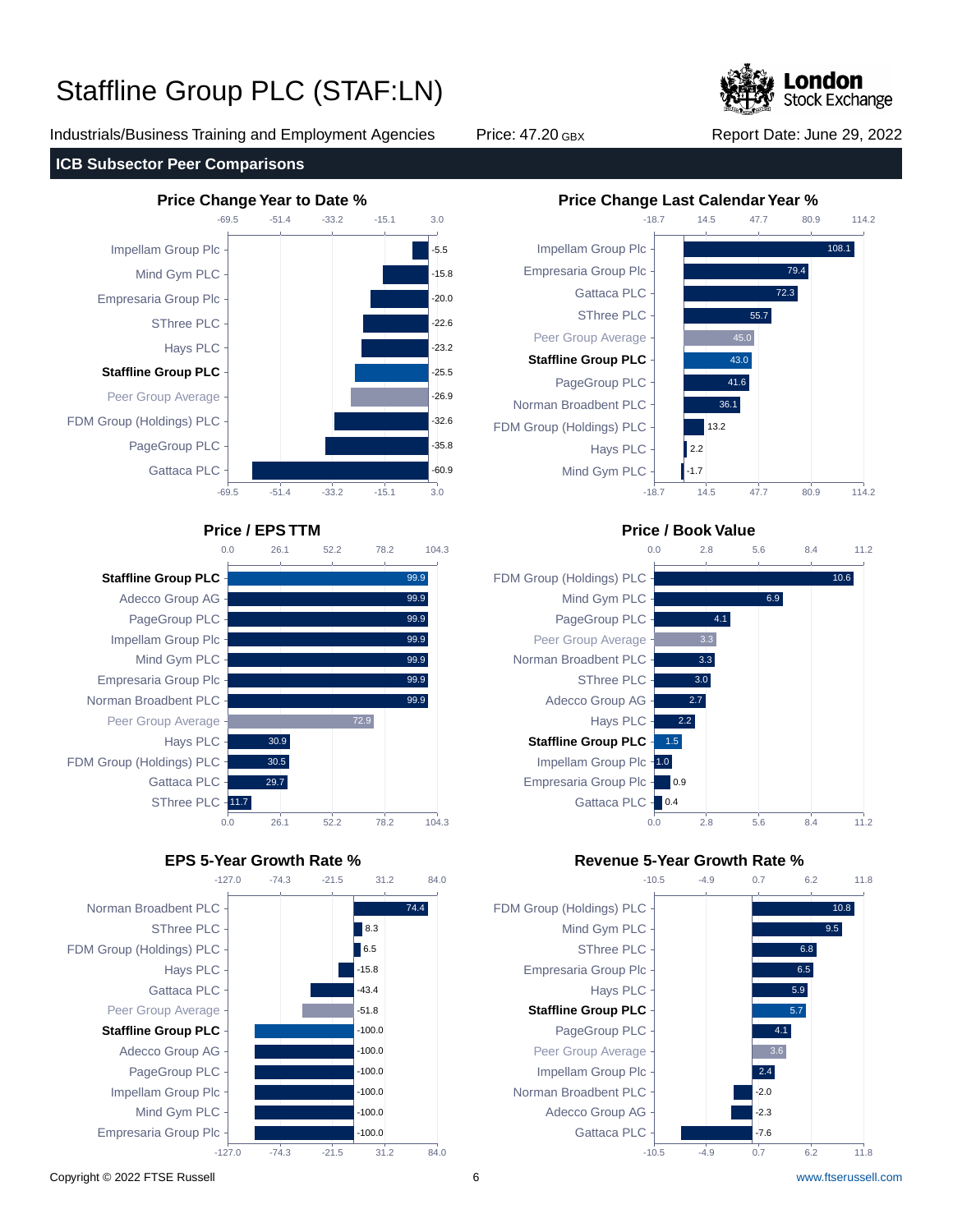### Industrials/Business Training and Employment Agencies Price: 47.20 GBX Report Date: June 29, 2022

### **Abbreviations:**

| <b>CAGR</b><br><b>EBIT</b><br><b>EBITDA</b><br><b>LFY</b> | - Cumulative annual growth rate.<br>- Earnings before interest and taxes.<br>- Earnings before interest, taxes, depreciation & amortization.<br>- Last fiscal year |
|-----------------------------------------------------------|--------------------------------------------------------------------------------------------------------------------------------------------------------------------|
| м                                                         | - Million                                                                                                                                                          |
| <b>LON</b>                                                | - London Stock Exchange                                                                                                                                            |

### **Definitions:**

**Market Value** - Weekly Price times latest Shares Outstanding times any applicable ADR factor.

**Revenue** - Sum of the last four quarters of Revenues.

**Revenue Per Share** - Sum of the last four quarters of Total Revenue divided by Weighted Average Shares Outstanding.

**Operating EPS LFY** - EPS excluding non-recurring, non-operating items, fiscal year aligned TTM value.

60-Day Average Volume (000) - The average of the last 60 daily volume values in thousands of shares.

**Price 52-Week High** - The high closing price from the last 52 weeks of daily closing prices.

**Price 52-Week Low** - The low closing price from the last 52 weeks of daily closing prices.

**Price / 52-Week High** - Latest price divided by the high price from the past 52 weeks of daily closing prices.

**Price / 52-Week Low** - Latest price divided by the low price from the past 52 weeks of daily closing prices.

**50-Day Average Price** - Mean of last 50 daily closing prices.

**200-Day Average Price** - Mean of last 200 daily closing prices.

Price / 50-Day Average Price - Latest closing price divided by mean of last 50 daily closing prices, as a percentage.

**Price / 200-Day Average Price** - Latest closing price divided by mean of last 200 daily closing prices, as a percentage.

Relative Strength Index - Relative Strength Index or RSI measures the magnitude of gains over a given time period against the magnitude of losses over that period. The equation is RSI = 100 - 100 / (1 + RS) where RS = (total gains / n) / (total losses / n) and n = number of RSI periods. In this item, 14 days is used and one year of daily prices are considered. A value of 30 or below may imply oversold and 70 or above may imply overbought.

**Price Volatility** - The standard deviation of the last 20 days of daily closing prices.

Sharpe Ratio - The 5 year average of the excess monthly return over the risk - free rate(1 - month T - bill) over the 5 year standard deviation of the same series.

**Sortino Ratio** - The same calculation as the Sharpe Ratio but with positive excess returns set to zero for the standard deviation denominator, so only negative volatility weighs in.

**Dividends Per Share TTM** - Sum of the last four quarters of Dividends Per Share.

Payout Ratio - Dividends Per Share TTM divided by Operating EPS TTM.

**Dividend Yield TTM %** - Sum of the last four quarter of Dividends Per Share divided by Weekly Price.

**EBITDA** - Sum of the last four quarters of EBITDA (Operating Income + Depreciation & Amortization).

**Free Cash Flow** - Sum of the last four quarters Net Cash from Operations minus Capital Expenditures (Purchase of Property, Plant & Equipment), from the Cash Flow Statement.

**Book Value Per Share** - Total Common Equity last quarter divided by Shares Outstanding last quarter.

**Gross Margin %** - Sum of the last four quarters Gross Profit divided by the sum of the last four quarters Revenues.

**EBITDA Margin %** - Sum of the last four quarters EBITDA divided by the sum of the last four quarters Revenues.

**Pre-Tax Margin %** - Sum of the last four quarters of Earnings Before Taxes divided by sum of the last four quarters Revenues.

**Net Profit Margin %** - Sum of the last four quarters of Operating EPS divided by sum of the last four quarters Revenues Per Share.

**Return on Equity %** - Sum of the last four quarters of Operating EPS divided by the average of the last four quarters Book Value.

**Return on Capital %** - Sum of the last four quarters of Operating EPS divided by the average of the last four quarters Total Capital Per Share.

**Return on Assets %** - Sum of the last four quarters of Operating EPS divided by the average of the last four quarters Total Assets Per Share.

**Price / EPS TTM** - Weekly Price divided by the sum of the last four quarters of Operating EPS (capped at 99.9).

**Price / Sales** - Weekly Price divided by Revenues Per Share TTM.

**Price / Book Value** - Weekly Price divided by Book Value Per Share last quarter. Book Value Per Share is Total Common Equity last quarter divided by Shares Outstanding last quarter (capped at 49.9).

**Free Cash Flow Yield %** - Free Cash Flow Per Share TTM divided by Weekly Price.

Enterprise Value - Market Value plus Total Debt last year plus Preferred Equity last year minus Cash & Cash Equivalents last year.

**Enterprise Value / Sales** - Enterprise Value divided by the sum of the last four quarters of Revenue.

**Enterprise Value / EBITDA** - Enterprise Value divided by EBITDA TTM.

**Enterprise Value / EBIT** - Enterprise Value divided by trailing four quarters of Operating Income.

Enterprise Value / Free Cash Flow- Enterprise Value divided by the sum of the last four quarters of Free Cash Flow.

**Russell 1000 Index** - The largest 1,000 stocks by market cap, the index comprehensively covers the US large cap universe.

EPS 5-Year Growth Rate % is capped at 999.9%.

Revenue 5-Year Growth Rate % is capped at 999.9%.